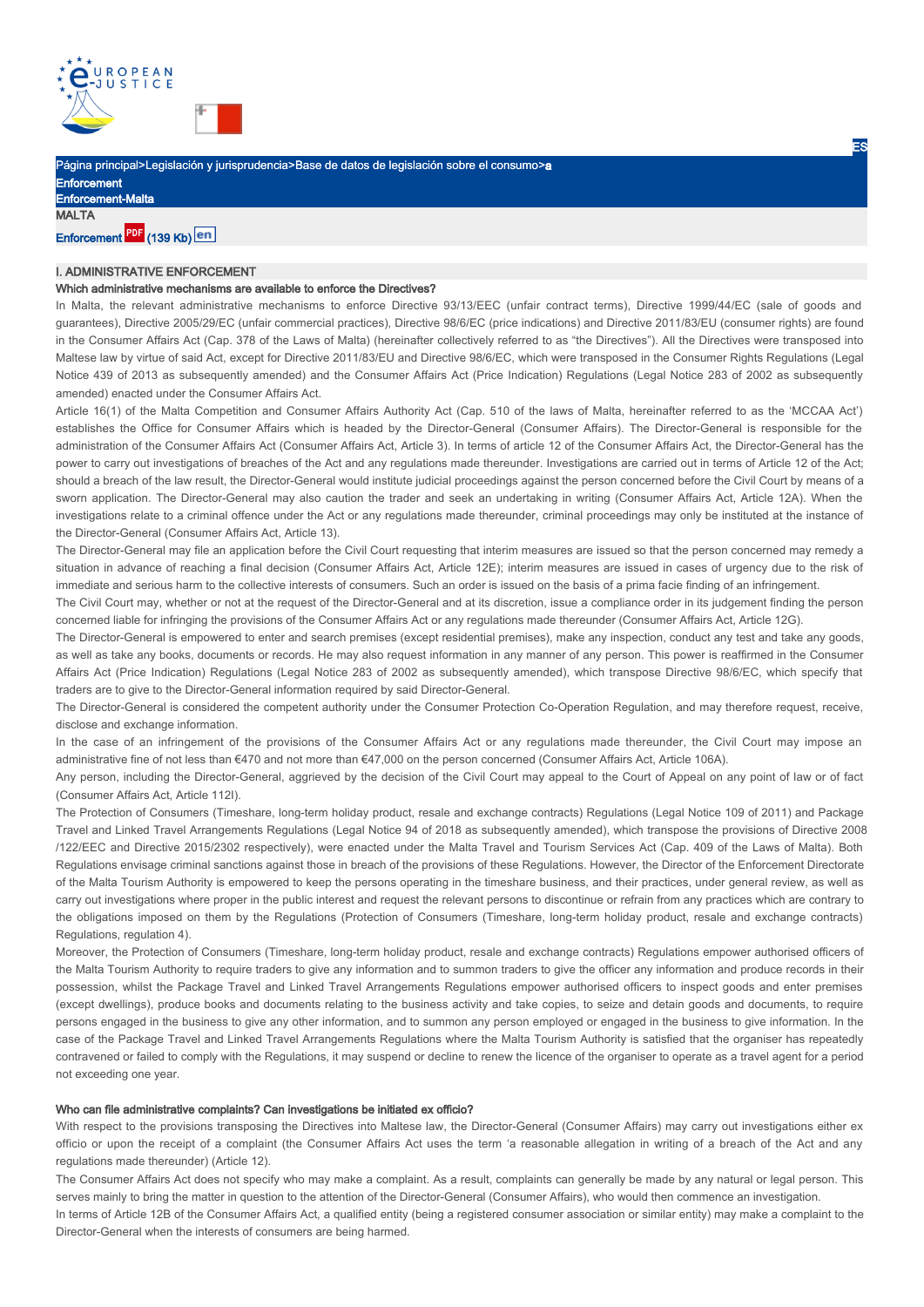Moreover, a registered consumer association may make reports or complaints to the relevant authorities in their own name (Consumer Affairs Act, Article 37).

#### Do any specific procedural requirements apply to filing administrative complaints?

We are not aware of any specific procedural requirements for filing administrative complaints with the Director General (Consumer Affairs), other than the complaint having to be in writing.

#### Do the administrative authorities have an obligation to investigate the complaint?

It is unclear whether the Office for Consumer Affairs has such an obligation.

The Consumer Affairs Act does specify that the Director General (Consumer Affairs) has the power to carry out investigations upon a reasonable allegation in writing of a breach of the law (Article 12). Moreover, Article 17(1)(c) of the MCCAA Act specifies that one of the functions of the Office is to receive and investigate complaints from consumers relative to the supply of goods and services and to take such action in its power to redress any justified grievance that may come to its notice.

However, Article 17(3) of the MCCAA Act then clarifies that nothing in that Act or any other law is to be construed as giving any consumer a right to require the Director General (Consumer Affairs) to act on his behalf and in his interest in any particular matter or dispute with any trader or supplier of services before any court, tribunal or arbiter.

#### Are there any specific requirements regarding the provision of evidence to the competent authorities?

With regard to the provisions transposing the Directives into Maltese law, the Consumer Affairs Act does not contain specific requirements regarding the provision of evidence to the competent authorities, however, failure to furnish information as requested, or providing false or misleading information constitutes an offence against the Consumer Affairs Act which attracts a fine (multa) of between EUR 470 and EUR 47,000.

Moreover, the Civil Court may, in judicial proceedings instituted by the Director-General, in terms of Article 12D of the Consumer Affairs Act, require the person concerned to furnish evidence as to the accuracy of factual claims in relation to a commercial practise if, taking into account the legitimate interest of the person concerned and any other party to the proceedings, such a requirement appears appropriate on the basis of the circumstances of the particular case; and consider factual claims as inaccurate if the evidence is not furnished or is deemed insufficient by the Civil Court.

## **II. ENFORCEMENT THROUGH COURT ACTION**

## Which court actions are available to enforce the Directives?

In relation to the Directives, the Consumer Affairs Act provides that consumers may commence an action in front of the Consumer Claims Tribunal. This Tribunal has jurisdiction to hear and determine claims by consumers against traders where the value of the claim, exclusive of interests and costs, is less than EUR 3,500 and where the claim relates to, arises out of or concerns the purchase or hire of goods by a consumer or the provisions of services by a trader to a consumer.

Claims may take the form of an action for damages or an action requesting specific performance (e.g. request for trader to comply with the legal guarantee). There is the possibility of an appeal from the decision of the Tribunal to the Court of Appeal (inferior jurisdiction).

Before a claim can be presented in front of the Consumer Claims Tribunal, the claim must be referred by the consumer to either the Director General (Consumer Affairs) or a registered consumer association who tries to bring the parties to an agreement. If no agreement is reached within 15 working days, the consumer may present its claim before the tribunal.

Notwithstanding the jurisdiction of the Consumer Claims Tribunal, the consumer is free to bring an action in the ordinary civil courts, and would have to do so if the value of his claim is greater than EUR 3,500. A consumer or other party may possibly also bring an action for damages based on the general principles of tort contained in the Civil Code (Cap. 16 of the laws of Malta) if that applicant can prove that damage resulted from a breach of any of the Directives.

Moreover, for actions in relation to the provisions transposing the Directives may be brought through collective proceedings before the Civil Court, First Hall, in terms of the Collective Proceedings Act (Cap. 520 of the Laws of Malta).

A particular commercial court action is required in relation to the provisions transposing Directive 2006/114/EC (misleading and comparative advertising). This action is regulated by Article 37 of the Commercial Code (Cap. 13 of the Laws of Malta). Further detail on this action is found below.

Criminal proceedings, with the Executive Police prosecuting, would be required in the case of criminal offence resulting from non-compliance with the Protection of Consumers (Timeshare, long-term holiday product, resale and exchange contracts) Regulations ((Directive 2008/122/EEC), the Package Travel and Linked Travel Arrangements Regulations (Directive 2015/2302), and the Consumer Affairs Act (Price Indication) Regulations (Directive 98/6/EC).

#### Who can start a court action?

Actions before the Consumer Claims Tribunal can only be instituted by consumers. Trades can only make a counter-claim. Private actions based on a breach of Directive 93/13/EEC, Directive 1999/44/EC, Directive 2005/29/EC, and Directive 2011/83/EU can generally only be made by consumers anyway, even if instituted in the civil courts, since as a general principle of law a claimant has to have interest in the action which is direct, actual and real.

Claims in relation to Directive 2006/114/EC based on Article 37 of the Commercial Code can only be made by injured traders.

Criminal actions in terms of the Protection of Consumers (Timeshare, long-term holiday product, resale and exchange contracts) Regulations, the Package Travel and Linked Travel Arrangements Regulations, and the Consumer Affairs Act (Price Indication) Regulations are brought by the Executive Police before the Court of Magistrates as a court of criminal judicature.

A general action for damages before the civil courts can be made by any person who shows he has suffered damage (and who therefore has legal interest in the claim).

In relation to breaches of the Consumer Affairs Act and the regulations made thereunder, it is possible to commence collective proceedings. These are regulated by the Collective Proceedings Act (Cap. 520 of the Laws of Malta). Collective proceedings may be instituted to seek the cessation of an infringement, the rectification of the consequences of an infringement and/or compensation for harm (Article 3). Collective proceedings are instituted in the Civil Court, First Hall and the plaintiff is to request that the Court declare that the collective proceedings procedure is the most appropriate procedure in the circumstances (Article 5). After a pre-trial hearing, the Court has to decide whether to issue a decree ordering the continuation of proceedings or to stay proceedings for the parties to attempt a compromise. In the former case, the plaintiff would be confirmed as class representative. Collective proceedings are opt-in, whereby third parties who wish to be class members are given a period of time by the Court within which to opt-in. For proceedings to be appropriate as collective proceedings, the Court must be satisfied by the class representative that the claims are brought on behalf of an identified class of two or more persons and raise common issues, as well as that the proceedings are the most appropriate means for the fair and efficient resolution of the common issues (Article 9). The Court is to approve a registered consumer association or a constituted body to act as a class representative if that representative would fairly and adequately act in the interests of class member and does not have a material interest that is in conflict with the interests of the class members; however,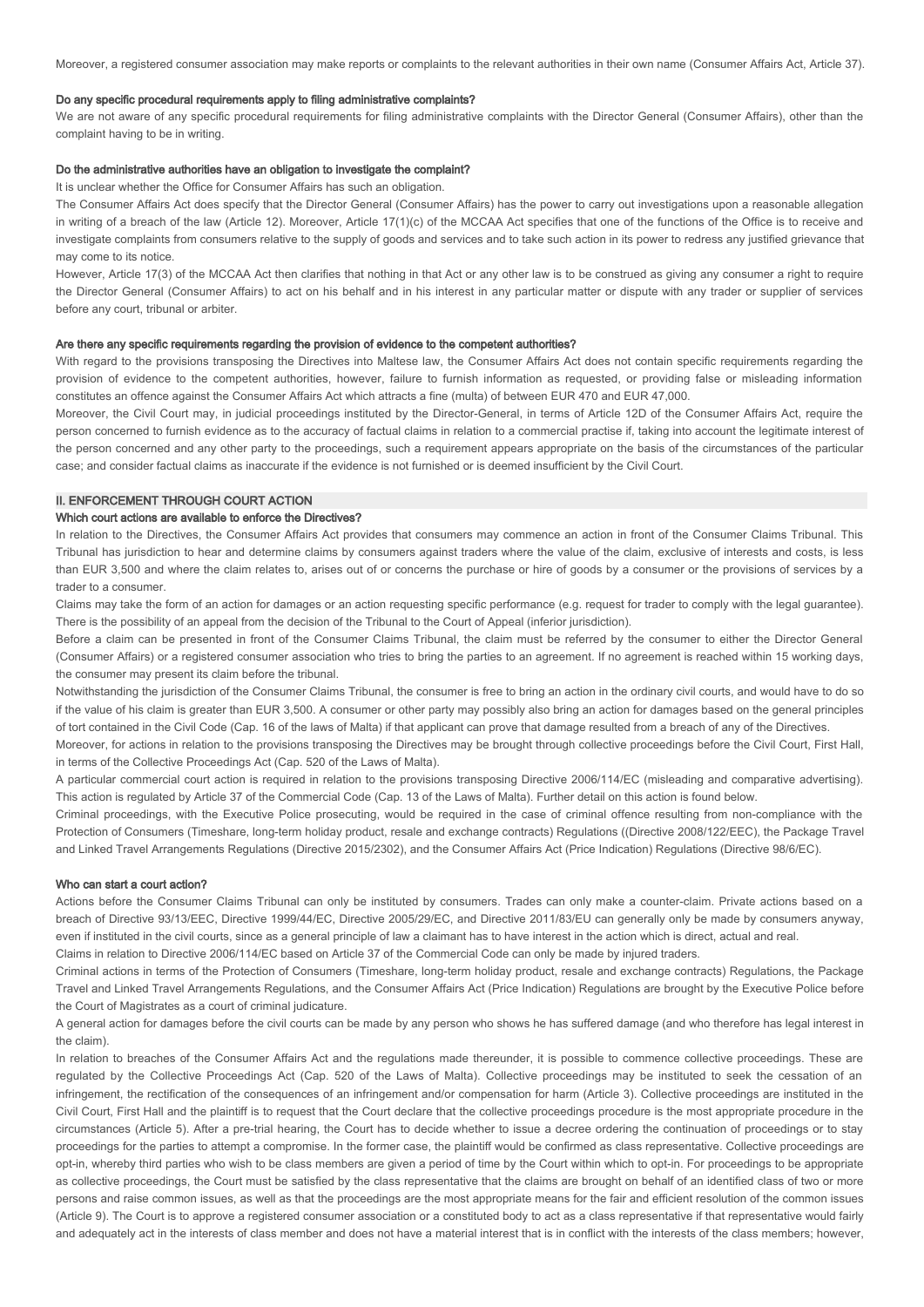where actions are brought by registered consumer associations, only its members can be class members (Article 12(1)). Other plaintiffs have to have a claim which falls within the proposed proceedings, would fairly and adequately act in the interests of the class members and does not have a material interest in conflict with the interests of the class members, in order to be approved as a class representative (Article 12(2)).

#### Can court actions be initiated by competitors?

Court actions in relation to the provisions transposing Directive 2006/114/EC (misleading and comparative advertising) can only be initiated by competitors. The provisions on misleading and comparative advertising were implemented in the Commercial Code, in the section dealing with the limits of competition. As a result, an harmed trader (the competitor) may institute a court action, requesting damages and interest or a penalty of between EUR 465,87 and EUR 4,658,75. The harmed trader may also demand that everything done contrary to said provisions be destroyed, or that any other remedy capable of being applied be applied.

In theory, nothing stops competitors from commencing an action based on the other provisions of Maltese law transposing the other Directives, however, such an action would have to be based on the general principles of tort (contained in the Civil Code, Cap. 16 of the laws of Malta), whereby the competitor would have to show that it suffered damage as a result of the unlawful conduct of the trader.

### Can the case be handled through an accelerated procedure?

The Consumer Claims Tribunal is obliged to ensure that a case is decided as far as is reasonably possible on the same day of the hearing (Consumer Affairs Act, Article 23).

Otherwise, there are no accelerated procedures which are specific for consumer legislation. There are however two accelerated procedures which apply for all civil actions.

The first is a special procedure for the recovery of a debt that is certain, liquidated and due, which does not consist in the performance of an act (Code of Organisation and Civil Procedure, Article 166A). The debt cannot exceed the sum of EUR 25,000. The creditor can proceed by filing a judicial letter which is served upon the debtor (who must be present in Malta), which letter is to clearly state the cause of the claim, the reasons why the claim should be upheld and a statement of facts in support of the claim, as well as an intimation to the debtor that should he not reply within 30 days from service, the letter shall constitute an executive title. Where the debtor does not oppose the claim or where the debtor only opposes the claim in part, the judicial letter shall constitute an executive title, upon registration with the Registrar of the Court (Code of Organisation and Civil Procedure, Article 166B).

The second is a special summary procedure that can be used before the civil courts of superior jurisdiction for the recovery of a debt, certain, liquidated and due, which does not consist in the performance of an act (Code of Organisation and Civil Procedure, Article 167). In such cases, the plaintiff may request that the court give judgement allowing his demand without proceeding to trial, stating also that there is no defence to the action. If the defendant fails to appear on the sworn application or does not impugn the proceedings taken by the plaintiff or does not satisfy the court that he has a prima facie defence, the court will give judgement allowing the plaintiff's claim (Code of Organisation and Civil Procedure, Article 170).

### Are there any specific requirements regarding the provision of evidence to the court?

Article 13(3) of the Consumer Affairs Act provides that should the evidence of the Director-General (Consumer Affairs) or of the official conducting the prosecution be required as part of the case of the prosecution, he shall be heard before any other witness unless the necessity of giving evidence results later in the proceedings. This provision applies therefore for the provisions of Maltese law transposing the Directives.

In all other respects, and for all the Directives, the procedure for providing evidence to the Court would be regulated by the general provisions on evidence contained in the Maltese Code of Organisation and Civil Procedure (Cap. 12 of the Laws of Malta).

However, the Consumer Claims Tribunal may inform itself in any manner thought fit and is not bound by the rules of best evidence or the rules relative to hearsay evidence if satisfied that the evidence before it is sufficiently reliable to reach a conclusion on the case (Consumer Affairs Act, Article 23(2)(b)). It should also refrain from appointing technical experts (Article 23(2)(c)). Evidence however is to be delivered under oath (Article 23(2)(f)).

Finally, in terms of Article 104A (2) of the Consumer Affairs Act, the Director-General may produce as evidence before any court or tribunal any such information, including documents, findings, statements, certified true copies or intelligence received from competent authorities in terms of the Consumer Protection Co-operation Regulation and the Data Protection Act.

## Are there specific procedural reliefs for consumers or consumer associations?

Generally, the applicable fees and court expenses are those indicated in the Code of Organisation and Civil Procedure (Cap. 12 of the Laws of Malta). The relevant Minister may, together with the Minister responsible for justice, enact Regulations which lay down the rates of costs in proceedings before the Consumer Claims Tribunal and establishing registry fees, however, no such Regulations have as yet been enacted.

In terms of the Collective Proceedings Act, registered consumer associations which file collective proceedings are exempt from the payment of Court registry fees (Article 23(4)).

# III. SANCTIONS

# What are the possible civil sanctions and remedies for the infringement of the provisions of the Directives?

With respect to the provisions of Maltese law transposing Directive 93/13/EEC (unfair contract terms), Directive 1999/44/EC (sale of goods and guarantees), Directive 2005/29/EC (unfair commercial practices), Directive 2011/83/EU (consumer rights) and arguably Directive 98/6/EC (price indications), the Consumer Affairs Tribunal may hear claims of up to EUR 3,500 and may therefore award damages of up to that amount. It may also order the trader to pay a sum of between EUR 35 and EUR 500 as moral damages for any pain, distress, anxiety and inconvenience.

Should the claim exceed EUR 3,500, the case would have to be instituted before the civil courts; in such event, the possible civil remedy would be the award of damages and/or loss of profits in terms of the Civil Code (Cap. 16 of the Laws of Malta). The same applies in the unlikely event of an action for damages based on a breach of consumer legislation, which is either not instituted by consumers or which is instituted on the basis of a breach of the provisions of the Protection of Consumers (Timeshare, long-term holiday product, resale and exchange contracts) Regulations or the Package Travel and Linked Travel Arrangements Regulations, which transpose the provisions of Directive 2008/122/EEC and Directive 2015/2302 respectively). A consumer might possibly also commence an action in the civil courts asking for a declaration that the contract is null and void. A contract can be declared null and void in terms of general civil law if the parties did not have capacity to contract, if consent was vitiated, if the consideration is unlawful and if the thing contracted upon could not be the subject of a contract (Civil Code, Article 966). Therefore, a consumer can demand that a contract be declared null and void if its consideration is contrary to consumer legislation.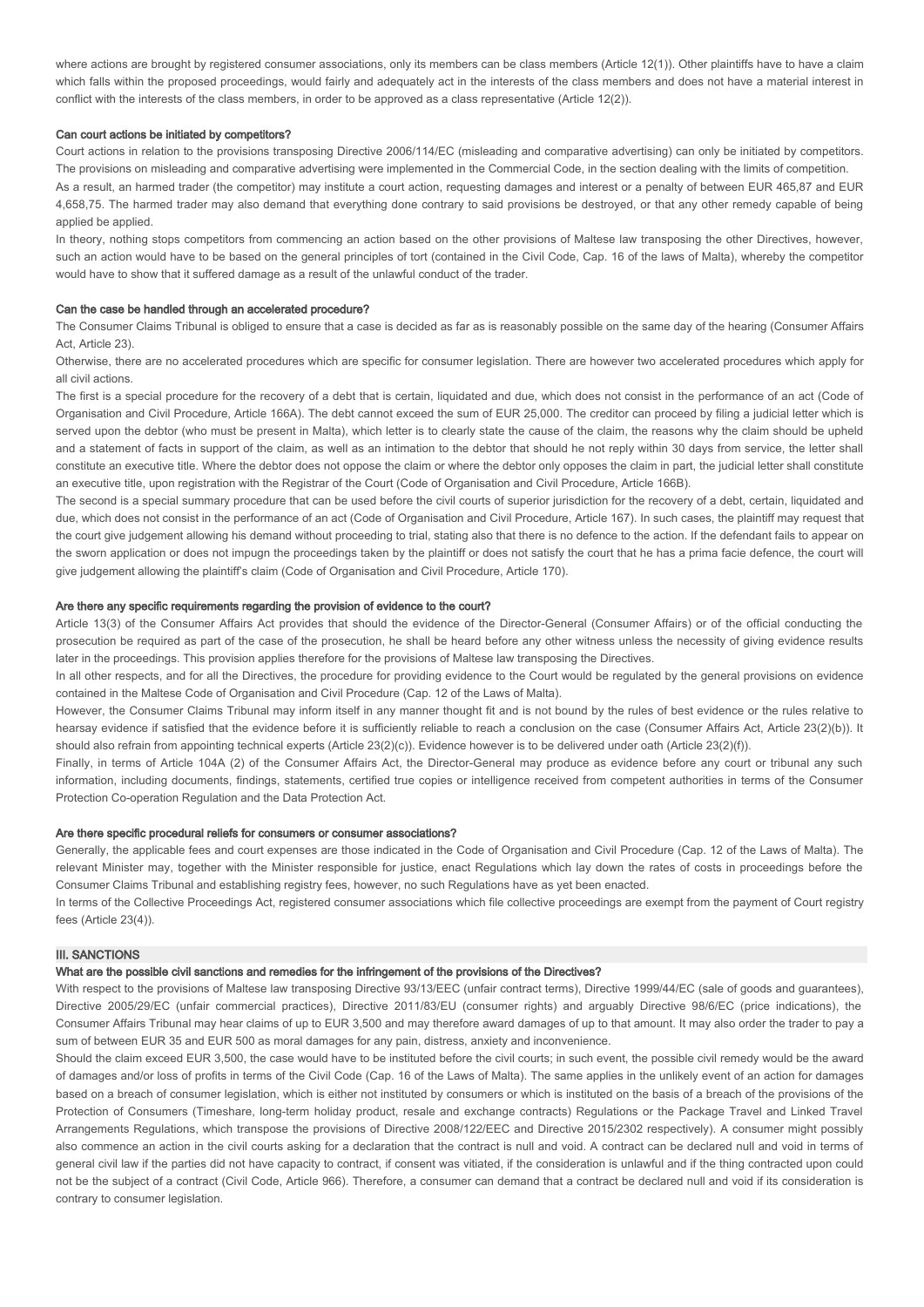It is relevant to note that by operation of law, contracts which contain unfair contract terms are not binding on the consumer unless the contract can continue in existence without the unfair term (Consumer Affairs Act, Article 46). An unfair term is deemed to have never been inserted in a contract (Consumer Affairs Act, Article 44(1)).

Participants in a pyramid promotional schemes (considered an unfair commercial practice) are entitled, within two years of making their last payment, to institute an action before the ordinary courts to demand a full refund of any monies paid by them into the scheme (Consumer Affairs Act, Article 107B).

With respect to the provisions transposing Directive 2006/114/EC (misleading and comparative advertising) the harmed trader (the person filing the court action) may be awarded (at his request) either damages and interest or a penalty of between EUR 465.87 and EUR 4,658.75. The harmed trader may also demand that everything done contrary to said provisions be destroyed, or that any other remedy capable of being applied be applied.

## What are the possible criminal sanctions for the infringement of the Directives' provisions?

In the case of the Consumer Affairs Act (Price Indication) Regulations, which transpose Directive 98/6/EC, the Regulations specify that any person who contravenes or fails to comply with any of the provisions of the Regulations is guilty of an offence, and on conviction would be liable to a fine of between EUR 116.47 and EUR 1,164.69, in the case of a first conviction; and in the case of a second or subsequent conviction, to the same amount of fine as well as the suspension of any license or other authorisation. The court may also order publication in daily newspapers of any judgement or a statement or summary thereof, in the case of second or subsequent convictions.

In the event of an infringement of the provisions of the Protection of Consumers (Timeshare, long-term holiday product, resale and exchange contracts) Regulations, which transpose the provisions of Directive 2008/122/EEC, the Regulations specify that any person who contravenes the provisions on advertising, pre-contractual information requirements, the contractual requirements and advance payments contained in the Regulations would be guilty of a criminal offence and would be liable to a fine (multa) not exceeding EUR 2,329 in respect of any contravention. In the case of a breach of the provisions on advance payments, the offender shall be ordered to refund the consumer.

In the event of an infringement of the provisions of the Package Travel and Linked Travel Arrangements Regulations, which transpose the provisions of Directive 2015/2302, any person who contravenes or fails to comply with the Regulations would have committed an offence and would be liable to a fine (multa) of between EUR 1,164.69 and EUR 23,293.73, and to another fine (multa) of between EUR 1,164.69 and EUR 11,646.87 for each day that the offence continues.

# What are the possible administrative sanctions for the infringement of the Directives' provisions?

There are administrative sanctions with respect to the provisions of Maltese law transposing Directive 93/13/EEC (unfair contract terms), Directive 1999/44 /EC (sale of goods and guarantees), Directive 2005/29/EC (unfair commercial practices) and Directive 2011/83/EU (consumer rights).

The Civil Court may issue a compliance order on a person requiring: the deletion or alteration of terms in a consumer contract, which are considered to be unfair; the incorporation of terms in contracts which are considered necessary; the discontinuation of unfair commercial practices; the taking of any measures specified in a compliance order; the ceasing and desisting from committing an offence or an infringement against the Consumer Affairs Act or any relevant regulations (Consumer Affairs Act, Article 12G). Compliance orders may be issued at the request of a 'qualified entity' (which includes registered consumer associations and designated voluntary organisation, among others) if it has tried to achieve the cessation of the infringement in consultation with the defendant and this was not achieved within two weeks of the request (Consumer Affairs Act, Article 12G(2)).

The Civil Court may also impose administrative fines of between EUR 470 and EUR 47.000, including a daily penalty of not less than EUR 120 and not more than EUR 230 for each day of non-compliance with a compliance order.

In the case of unfair commercial practices, the basic amount of the fine has to be EUR 2.350; the Second Schedule to the Consumer Affairs Act contains a number of aggravating circumstances where the fine would be increased as well as mitigating circumstances where the fine would be decreased. The fine may be higher in view of the gravity and duration and of the infringement, and/or the amount of gains improperly made as a result of the infringement. If the infringement is listed in the First Schedule to the Act, or if the practice is the principal means by which the trader runs or operates his business or if the practice is an aggressive commercial practice accompanied by timing/location/nature/persistence, the use of threatening or abusive language or behaviour, the exploitation by the trader of any specific misfortune or circumstance of such gravity as to impair the consumer's judgement of which the trader is aware to influence the consumer's decision with regard to the product, any onerous or disproportionate non-contractual barriers imposed by the trader where a consumer wishes to exercise rights under the contract, including rights to terminate a contract or to switch to another product or another trader, or any threat to take any action that cannot legally be taken, the basic amount is to be increased by a sum between €1,750 and €4,650; in the case of a second or subsequent infringement or if the practice of scheme specifically targets vulnerable consumers, the basic amount is increase by  $\epsilon$  2,350. The basic amount may be decreased where the person concerned provides evidence that s/he terminated the unfair commercial practice as soon as the investigation started (reduction of up to 20%) and where the person concerned shows s/he has taken adequate steps to reduce the negative effects of the infringement (reduction of up to 10%).

In the case of the Package Travel and Linked Travel Arrangements Regulations, which transpose the provisions of Directive 2015/2302, where the Malta Tourism Authority is satisfied that the organiser has repeatedly contravened or failed to comply with the Regulations, it may suspend or decline to renew the licence of the organiser to operate as a travel agent for a period not exceeding one year.

## What are the contractual consequences of an administrative order or a judgment on an individual transaction under the Directives?

The general rule contained in the Civil Code, applicable to all contracts, is that when a contract contains an unlawful causa (Article 987) or object (Article 985), or where the consent of either party to the contract has been vitiated (through error, fraud or violence) then the contract shall be considered null (Article 974).

Under the Consumer Affairs Act, Article 46 dictates that where a consumer contract includes a prohibited or unfair term, such contract shall not be binding on the consumer unless such contract is capable of remaining in existence without the unfair/ prohibited term.

The court is also granted specific powers related to the particular contractual relationship in question. For example, in the case of commercial quarantees, Article 91 of the Consumer Affairs Act states that where a guarantor does not observe the terms stipulated in a commercial guarantee, the court may order him to either (i) take the necessary remedial action to observe the terms of the guarantee or (ii) to perform his obligations under the commercial guarantee within a stipulated time.

## Can authorities order the trader to compensate consumers who have suffered harm as a result of the infringement?

Under Article 14 of the Consumer Affairs Act, a consumer, or the prosecuting officer on the consumer's behalf, may request, even verbally, the issuance of a compensation order. Compensation orders can only be issued by a court. They are only possible where a trader is found guilty of an offence against the Act or regulations made under it, i.e., they can only be made when criminal action is taken against the trader and the trader is found guilty. Because of this